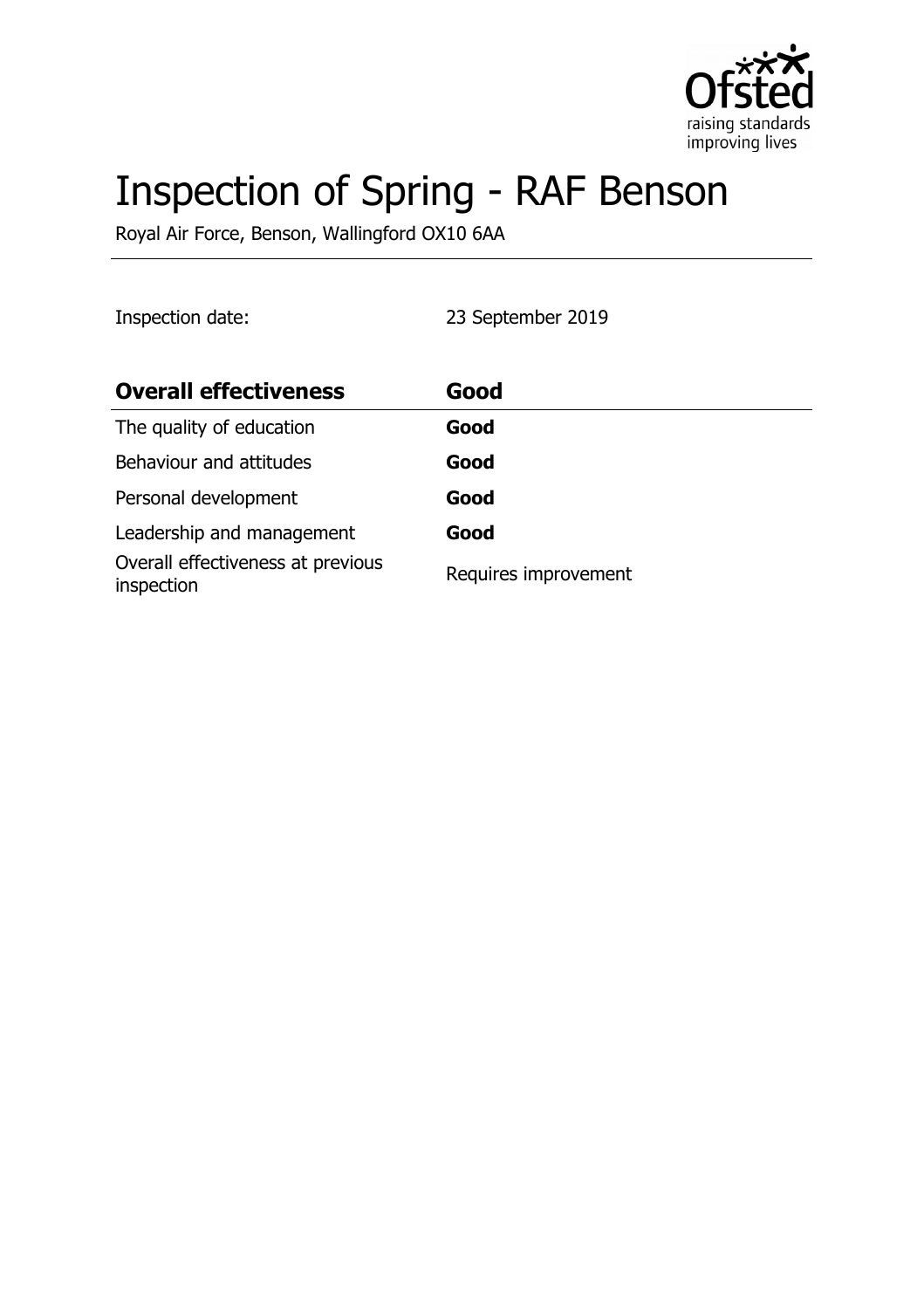

# **What is it like to attend this early years setting?**

### **The provision is good**

Staff monitor children's progress effectively and they know the children well. They plan an exciting range of activities based on children's interests. Children progress well from their starting points and develop effective skills they need for their future learning and to support their readiness for school. Children are sociable, independent and eager learners. Staff provide varied opportunities for babies to use their senses. For instance, babies explore animals in the sand, and show great curiosity to investigate and handle a range of natural objects. All staff place a high focus on supporting children's language development. They listen attentively to older children and regularly engage them in conversations about their lives outside of the nursery. Staff working with the toddlers provide a rich range of vocabulary for children to hear and repeat.

Children's well-being is given a good priority in the nursery. Children develop secure attachments to staff, who are responsive to their needs. Staff speak to children warmly and listen to their ideas with interest. Children confidently move around the nursery, choosing what they would like to do. Staff encourage children's positive behaviour. They regularly praise children for their efforts. Staff use additional funding well. For example, additional training and resources help staff to promote children's communication and language skills. This helps to narrow any gaps in achievement.

## **What does the early years setting do well and what does it need to do better?**

- $\blacksquare$  Leaders work well together to monitor the quality of the curriculum provided. They use many methods to evaluate the provision. For example, they seek the views of parents and staff to help raise standards. Since the last inspection, they have focused well on helping staff to improve their knowledge about children's development to accurately identify their next steps.
- $\blacksquare$  Babies settle well because staff get to know their routines. Staff use routine activities to interact with babies, such as singing and talking to the children consistently. This helps to develop babies' early stages of speech. Children enjoy good opportunities to be active and develop their physical skills indoors and outside. Babies crawl, learn to pull themselves to standing and take their first steps. Older children excitedly climb, dig or explore the sensory areas.
- Staff support children to lead active and healthy lifestyles. Children eat nutritious and healthy meals and have regular outdoor play. They are encouraged to follow good hygiene routines from a young age. Staff encourage children to be independent. For example, older children serve themselves food and pour their own drinks.
- $\blacksquare$  Children settle quickly and demonstrate they feel safe and secure in the nursery. They form strong bonds with caring staff. However, on occasions there are times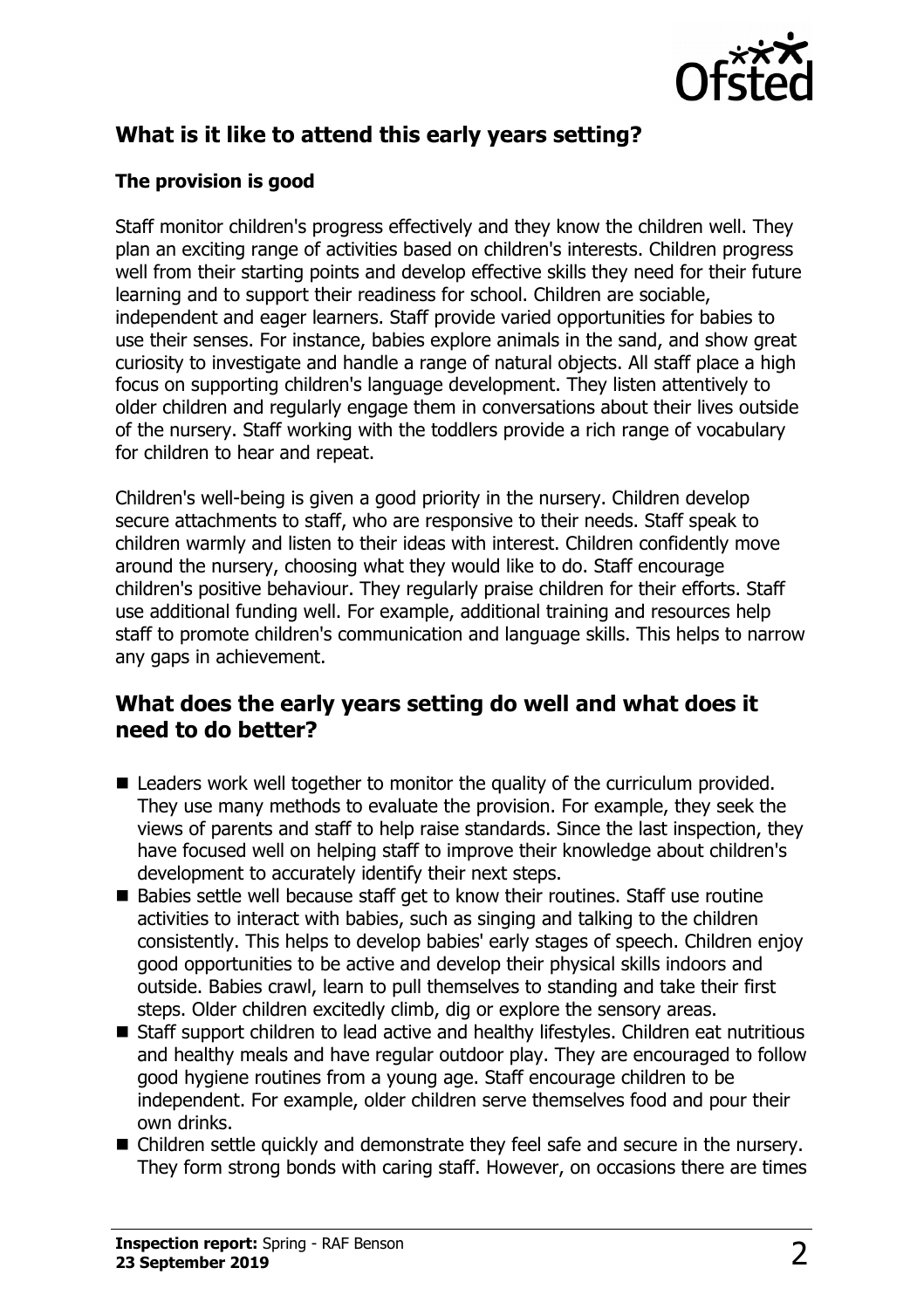

in the toddler room where staffing ratios do meet the qualification requirements for children aged two to three years. Although this is a breach in requirements, during the inspection it was observed that this did not have an impact on children's safety, well-being and development.

- $\blacksquare$  Staff support children well, such as when children first start, when moving rooms and when preparing children for starting school. This includes partnership working with parents and other professionals. Staff communicate effectively with parents using a variety of methods, for instance through daily discussions and the sharing of photographs and information about children's achievements. Parents are complimentary about the nursery and the good progress their children have made.
- Leaders have developed a programme for staff's ongoing professional development with regular supervision meetings and opportunities for staff to complete training. For example, staff have applied what they have learned from their recent speech and language training to further support children's communication skills. However, leaders recognise there are some stronger areas of teaching across the nursery. They are keen to continually improve performance management opportunities that aim to manage staff's workloads and raise the quality and consistency of teaching, so that children make even more rapid progress in their learning.

# **Safeguarding**

The arrangements for safeguarding are effective.

Staff understand their responsibilities to keep children safe from harm. They know how to report any concerns they may have about children's welfare. Managers and staff have a clear understanding of local child protection procedures and wider safeguarding issues. Leaders are proactive in researching a wide range of safeguarding information, to increase staff's knowledge of how to identify and manage risks to children. Recruitment and vetting procedures are robust to ensure that staff are suitable to work with children.

# **What does the setting need to do to improve?**

#### **To meet the requirements of the early years foundation stage, the provider must:**

|                                                                                      | Due date   |
|--------------------------------------------------------------------------------------|------------|
| ensure appropriate staff qualifications<br>meet the ratio requirements at all times. | 08/10/2019 |

#### **To further improve the quality of the early years provision, the provider should:**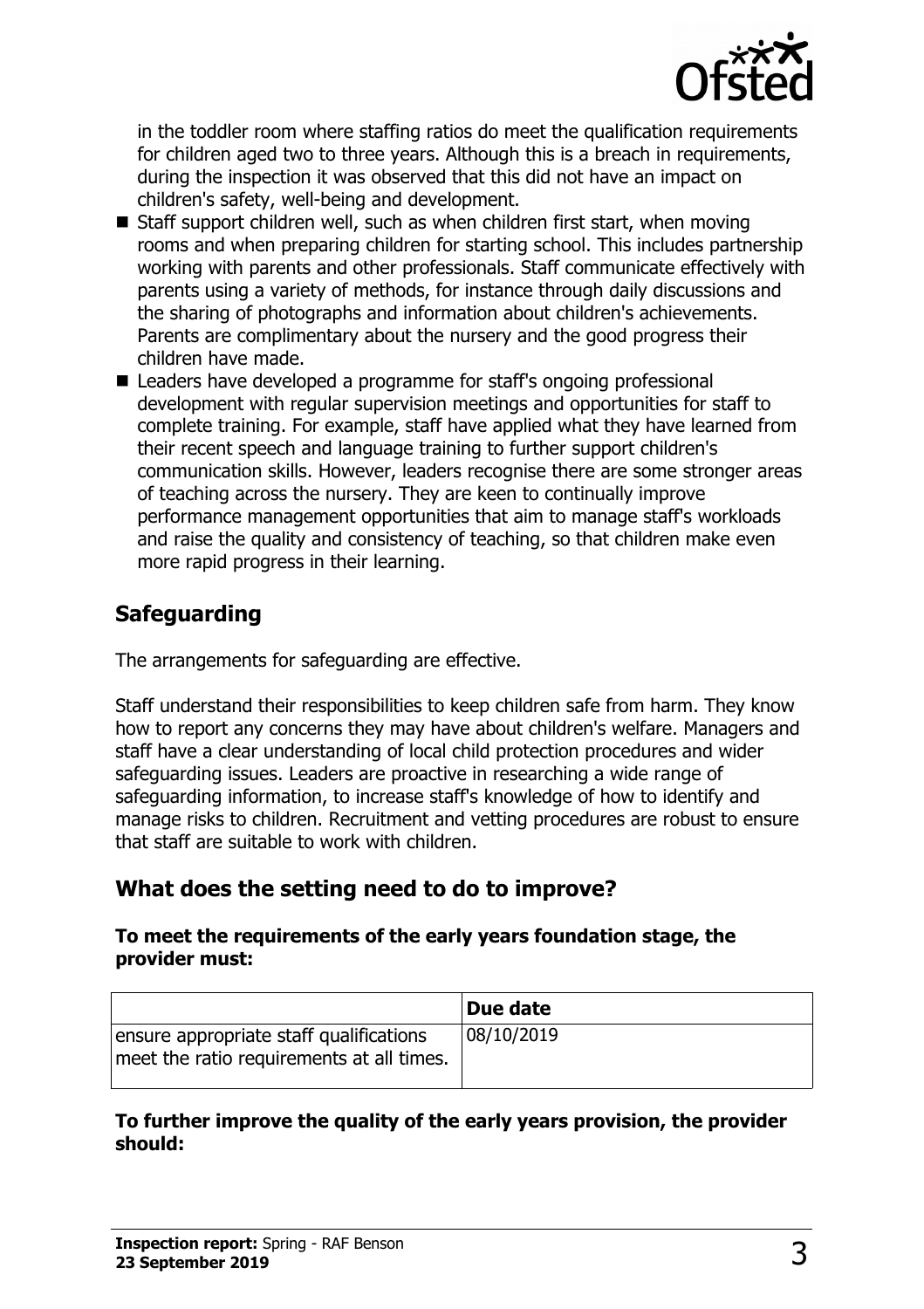

 $\blacksquare$  build on the systems for performance management opportunities and managing staff's workloads, to further develop their skills, to help enrich the practice and raise the teaching to an even higher level.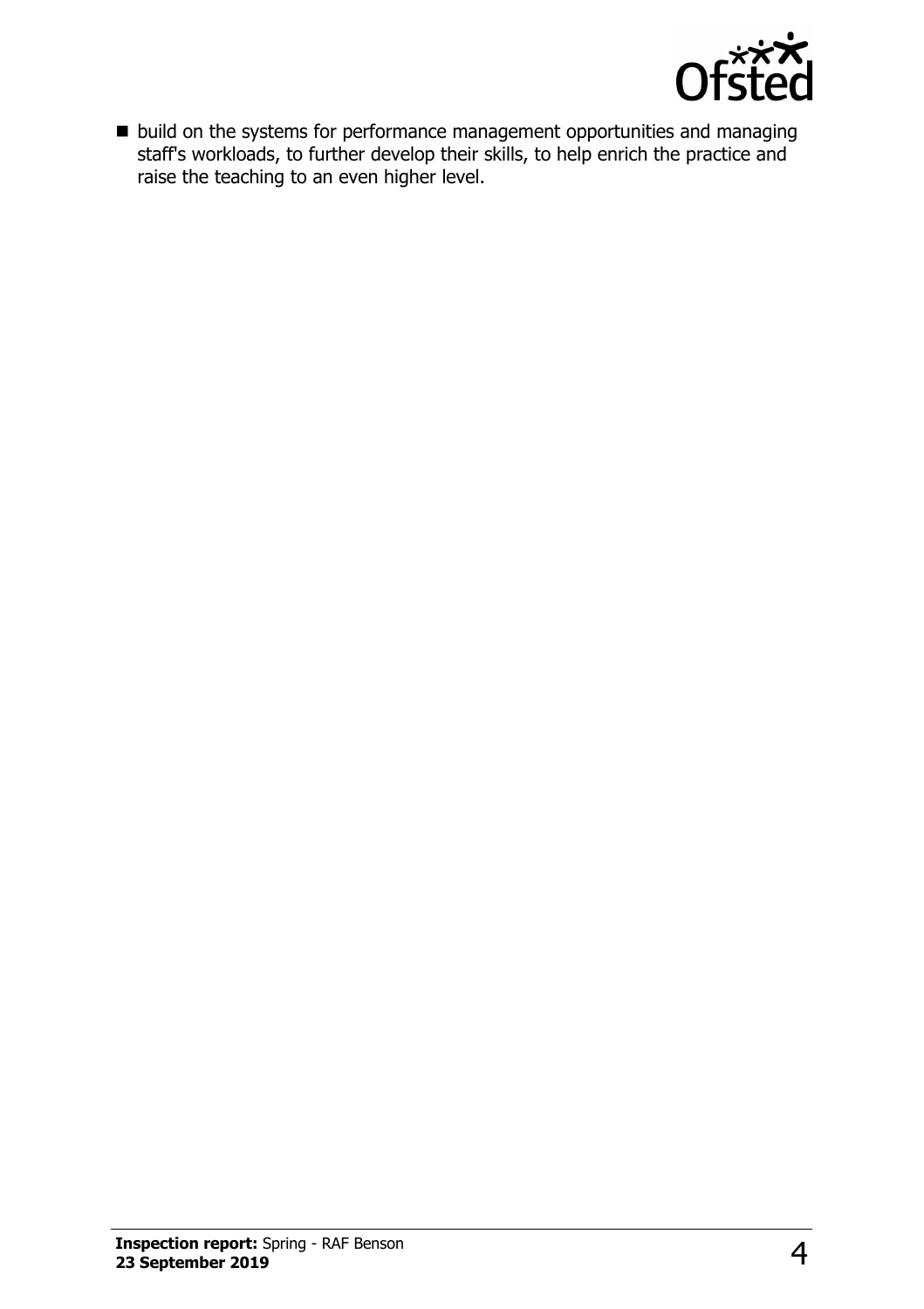

| <b>Setting details</b>                       |                                                                                      |
|----------------------------------------------|--------------------------------------------------------------------------------------|
| Unique reference number                      | EY539492                                                                             |
| Local authority                              | Oxfordshire                                                                          |
| <b>Inspection number</b>                     | 10081916                                                                             |
| <b>Type of provision</b>                     | Childcare on non-domestic premises                                                   |
| <b>Registers</b>                             | Early Years Register, Compulsory Childcare<br>Register, Voluntary Childcare Register |
| Day care type                                | Full day care                                                                        |
| Age range of children                        | $0$ to $8$                                                                           |
| <b>Total number of places</b>                | 104                                                                                  |
| Number of children on roll                   | 66                                                                                   |
| Name of registered person                    | Action For Children Developments Ltd                                                 |
| Registered person unique<br>reference number | RP539433                                                                             |
| <b>Telephone number</b>                      | 01491 838112                                                                         |
| Date of previous inspection                  | 9 October 2018                                                                       |

## **Information about this early years setting**

Spring - RAF Benson registered in 2016. The nursery is open Monday to Friday from 7.30am until 5.30pm. An additional before- and after-school club operates on the same premises and offers care for school-age children during term time and some weeks in the holidays. The nursery employs 13 members of staff. Of these, seven hold appropriate early years qualifications at level 3 or above. The nursery receives funding for the provision of early education for three- and four-year-old children.

# **Information about this inspection**

**Inspectors** Anneliese Fox-Jones Tracy Bartholomew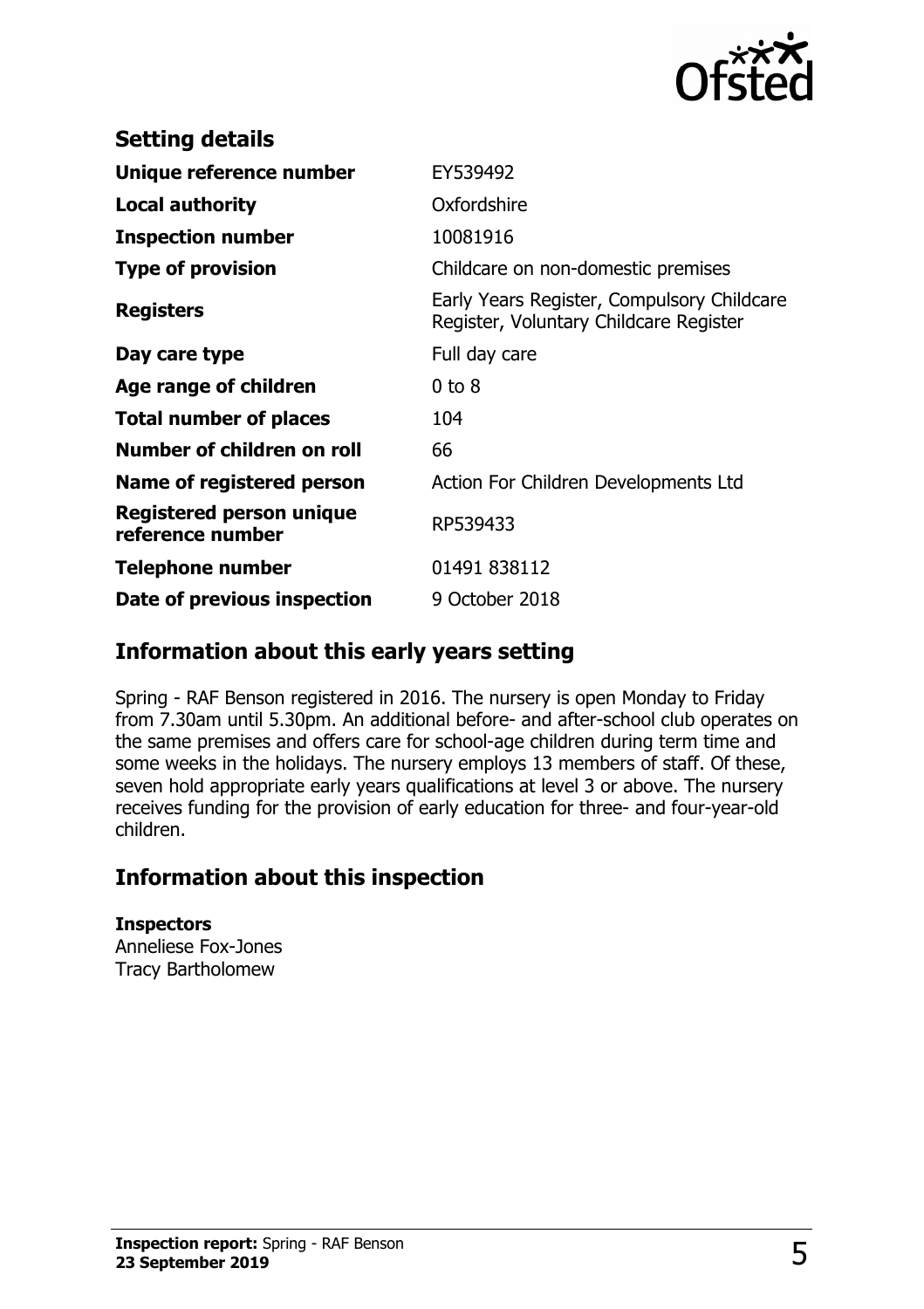

#### **Inspection activities**

- $\blacksquare$  The inspectors and the manager completed a learning walk across all areas of the nursery to understand how the early years provision and the curriculum are organised.
- $\blacksquare$  The inspectors observed activities in the three main base rooms and garden areas. They talked to staff about the progress individual children are making.
- Two joint observation were carried out by the inspectors and leaders. The inspectors checked evidence of the suitability and qualifications of staff working with children.
- $\blacksquare$  A meeting was held between the inspectors and the manager. The inspectors spoke with staff and children at appropriate times throughout the inspection.
- $\blacksquare$  The inspectors took account of the views of parents spoken to during the inspection.
- Leaders discussed self-evaluation processes and plans for improvement.

We carried out this inspection under sections 49 and 50 of the Childcare Act 2006 on the quality and standards of provision that is registered on the Early Years Register. The registered person must ensure that this provision complies with the statutory framework for children's learning, development and care, known as the early years foundation stage.

If you are not happy with the inspection or the report, you can [complain to Ofsted.](http://www.gov.uk/complain-ofsted-report)